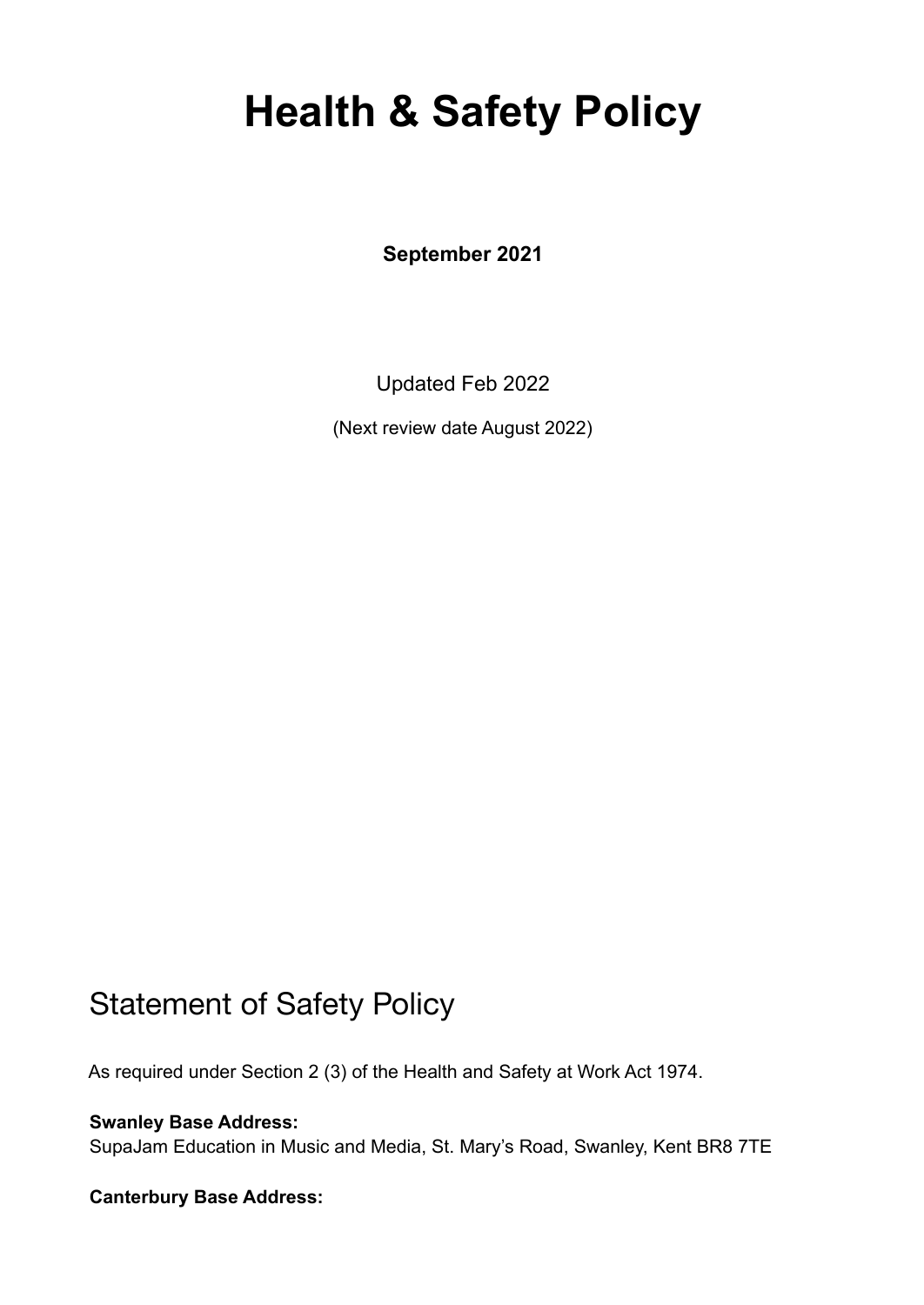SupaJam Education in Music and Media, 8-9 Oaten Hill, Canterbury, Kent, CT1 3HP

# The Statement

SupaJam Education in Music and Media recognises and accepts its responsibility as an employer to ensure a safe and healthy working environment for its employees, students, visitors, contractors and others affected by its activities.

SupaJam Education in Music and Media also acknowledges the Management of Health and Safety at Work, Approved Code of Practice (as approved by the HSC with the consent of the Secretary of State, under section 16 of the Health and Safety at Work Act 1974). The Policy document will be revised annually to reflect the changing needs of SupaJam Education in Music and Media and any changes which may become necessary as a result of developing legislation. This guidance document aims to serve as a reminder on general policy requirements of Health and Safety Legislation and to provide more detailed guidance and information on specific safety procedures.

## Safety Organisation

Under the Health and Safety Act 1974, all staff at SupaJam Education in Music and Media have a collective and individual responsibility to ensure, through their respective roles, the maintenance of a safe working environment within the premises of the college. It is a requirement of the law that all members of staff assist and cooperate with SupaJam Education in Music and Media's management to promote Health and Safety and thus ensure high standards of health and safety, consistent with the SupaJam Education in Music and Media's Policy requirements. The Centre Managers are responsible for the implementation of the Policy.

The CEOs have delegated responsibility and activity to the Centre Managers Sammi Hastie (Swanley) and Johnny Fairbrother (Canterbury), to advise them on Health and Safety arrangements; to coordinate training; to liaise with enforcement and advice agencies; to coordinate arrangements to inform employees and third parties.

The Centre Managers are responsible for ensuring that the objectives of the Health and Safety Policy are achieved in practice.

It is the responsibility of SupaJam Education in Music and Media so far as is reasonably practicable, to ensure that the objectives of the Health and Safety Policy are achieved in practice:

- safeguarding the health, safety and welfare of their employees
- safeguarding the health, safety and welfare of students, contractors and visitors who may be affected by the college's work activities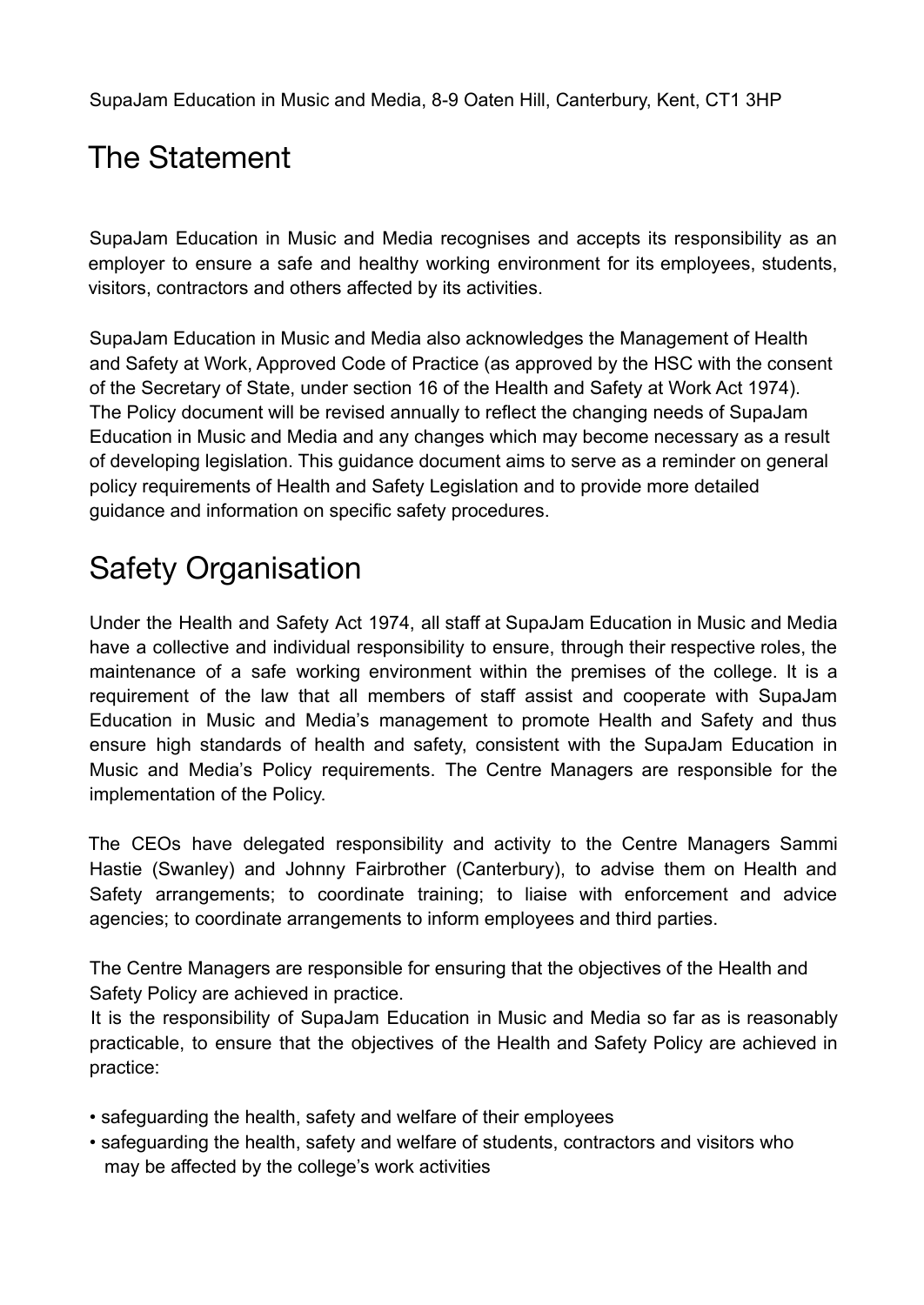### Employees

All employees shall ensure that where appropriate, risk assessments are undertaken in compliance with the requirements of the Health and Safety Policy and that effective arrangements are in place for planning, organising, controlling, implementing, monitoring and reviewing any measures necessary to safely manage the risk assessment outcomes.

Employees shall ensure that effective communication and information dissemination systems are in place and that all staff are aware of the college's policies and any other relevant health and safety information, which may influence their actions.

Employees should also ensure that all staff are provided with comprehensive and relevant information on the significant risk of their work and the measures to control these risks and, where appropriate, be adequately trained to undertake their work activities safely.

Employees should ensure that safe systems of work are in operation at all times in their specific areas and that they are qualified and trained in the tasks allocated to them

Employees should ensure that all work is carried out following any safety codes of practice or statutory regulations related to their area of work

All employees carrying out their duties are required:

- To act in a way which takes into account the health and safety of themselves and others
- To not use any equipment unless they have been trained and authorised to do so
- To ensure safe procedures and codes of practice are followed
- To ensure that effective supervision is carried out when supervising students and others

• To ensure that unsafe matters are rectified where possible and brought to the attention of the Senior Leadership Team.

The Centre Managers are required to:

- Liaise with all staff to identify Health and Safety training needs and make arrangements for training to be delivered
- Make arrangements and organise Health and Safety training in conjunction with CPD
- Maintain and develop current knowledge of Health and Safety legislation, best practice and be aware of changes
- Inform SupaJam Education in Music and Media of any relevant changes in Health and Safety legislation and best practice
- Liaise with enforcing authorities and other outside agencies
- Assist all levels of management with preparation and implementation of Health and Safety procedures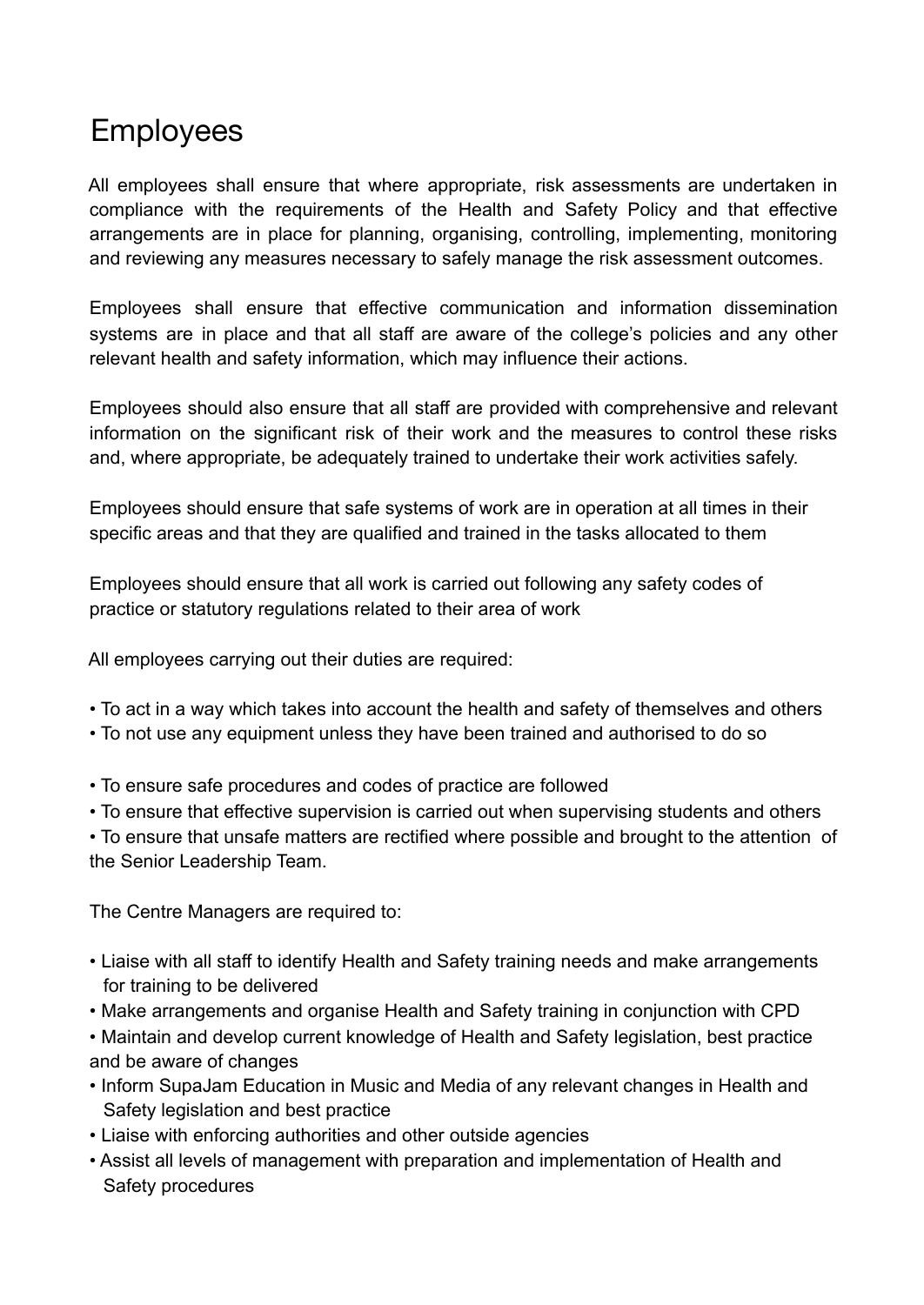- Take reports of and assist with the investigation of all accidents, dangerous occurrences and near misses as required
- Carry out regular Health and Safety audits and agree on priorities for improvements with all levels of management
- Monitor and advise on the provision of first aid facilities and systems
- Report promptly to the CEOs of SupaJam Education in Music and Media of any Health and Safety matters that cannot be remedied

Students are required to:

- Follow all safety rules and instructions issued by the college staff and work safely at all times
- Not interfere with anything provided to safeguard their Health and Safety
- Take care of their own Health and Safety and the Health and Safety of others who may be affected by their acts or omissions
- Report all accidents, incidents or Health and Safety concerns to their teachers and work placement provider. This should then be recorded in the accident book.

### Risk Assessments

All SupaJam Education in Music and Media staff will ensure that all risks associated with activities in the college are assessed and that action is taken to reduce these risks to an acceptable level.

The risks that must be assessed will include, where appropriate:

- General Risks
- Hazardous Chemicals
- Display Screen Equipment
- DSEAR
- Personal Protective Equipment
- Machinery and Work Equipment
- Manual Handling
- Fire Safety
- Noise
- Risks to New and Expectant Mothers
- Risks to Work Experience/Work Placement Students
- Asbestos
- Offsite Visits

The above items are not an exhaustive list and are not the only risks that will be needed to be assessed during SupaJam Education in Music and Media activities. All risk assessments must be recorded on the college Risk Assessment form. Risk assessments must be reviewed at least once every year or sooner if changes are made or an accident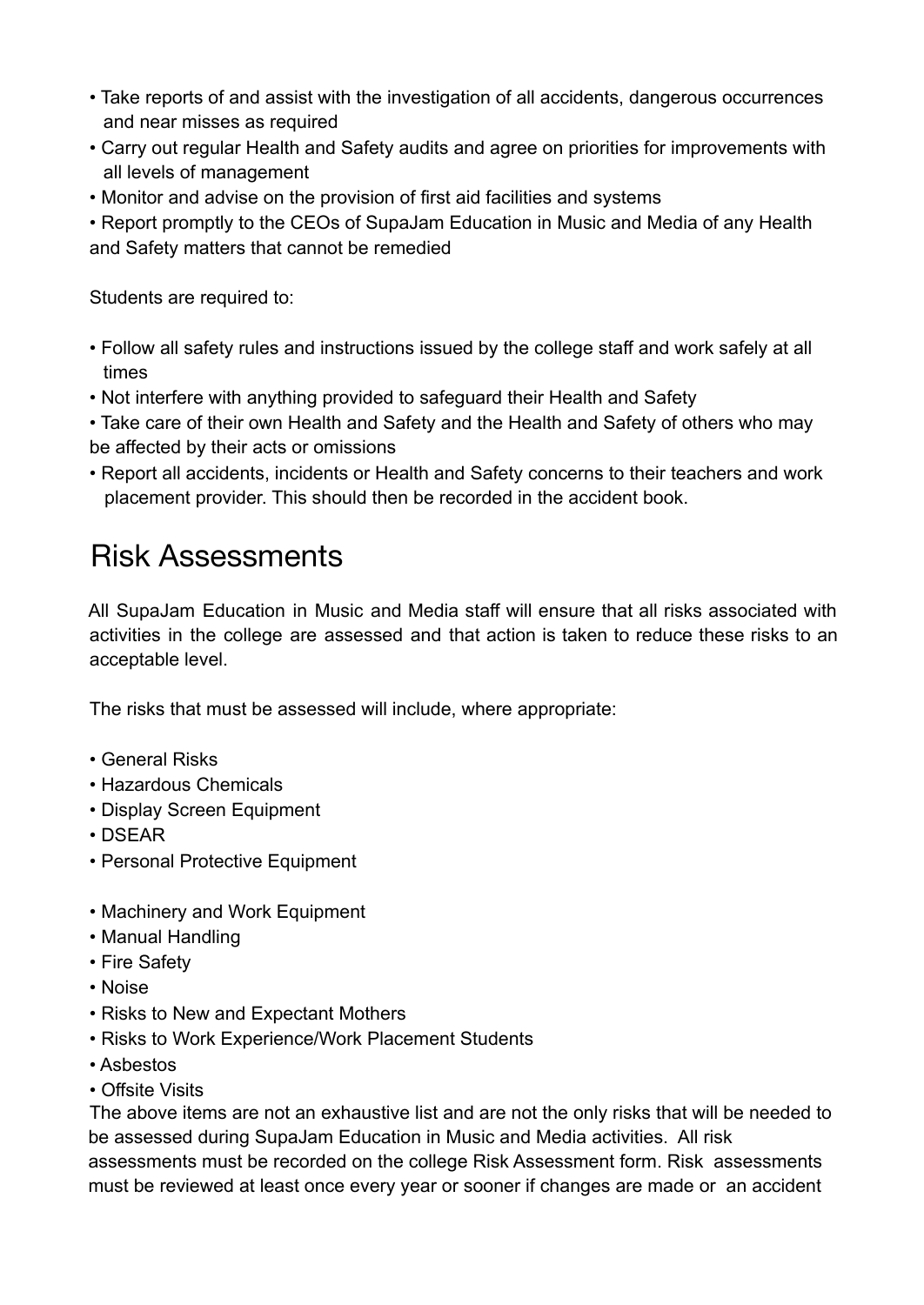or near-miss occurs.

#### **Contractors**

SupaJam Education in Music and Media Swanley rents its building from Orchards Academy. All maintenance to the building infrastructure is carried out by Orchards Academy and not by SupaJam Education in Music and Media. However, any maintenance or building work carried out on the building will be monitored by the Centre Manager and CEOs of SupaJam to ensure that it is carried out safely and provides no threat to staff or students' health and safety.

SupaJam education in Music and Media Canterbury is a property owned by SupaJam and therefore is responsible for organising any maintenance to the building infrastructure through the use of external contractors. The Centre Manager and CEOs of SupaJam are to ensure work is carried out safely and provides no threat to staff or students' health and safety.

### First Aid and Accident / Incident procedures

SupaJam Education in Music and Media meets its obligations to provide "adequate and appropriate" first aid facilities by the provision of first aid boxes in every teaching space. SupaJam also has several members of staff who are First Aid trained across both bases.

These members of staff are named on several posters around the college. When an ambulance is called to SupaJam Education in Music and Media, it is invariably staffed by fully trained paramedics, who will take charge of the situation, at which time responsibility for the patient passes from SupaJam Education in Music and Media to the paramedics.

Parents/Guardians/Next of Kin of the patient will be advised as soon as possible. There is no requirement for a qualified first aider to travel with the patient to a hospital, however, if the patient is distressed, a first aider or a colleague can travel in the ambulance and assist with registration on arrival at the hospital if they are not required at SupaJam.

### **Head injury**

If a student suffers a head injury or head trauma parents/guardians/next of kin must be notified immediately and the college should seek advice from 111 however minor the injury may appear. Staff must also alert a member of SLT as soon as possible. A member of staff will stay with the student at all times; wherever possible, this will be a first aider. Staff will ensure that the injured individual is responsive and offer a cold compress. With any head injury staff are required to look out for the following signs.

• any loss of responsiveness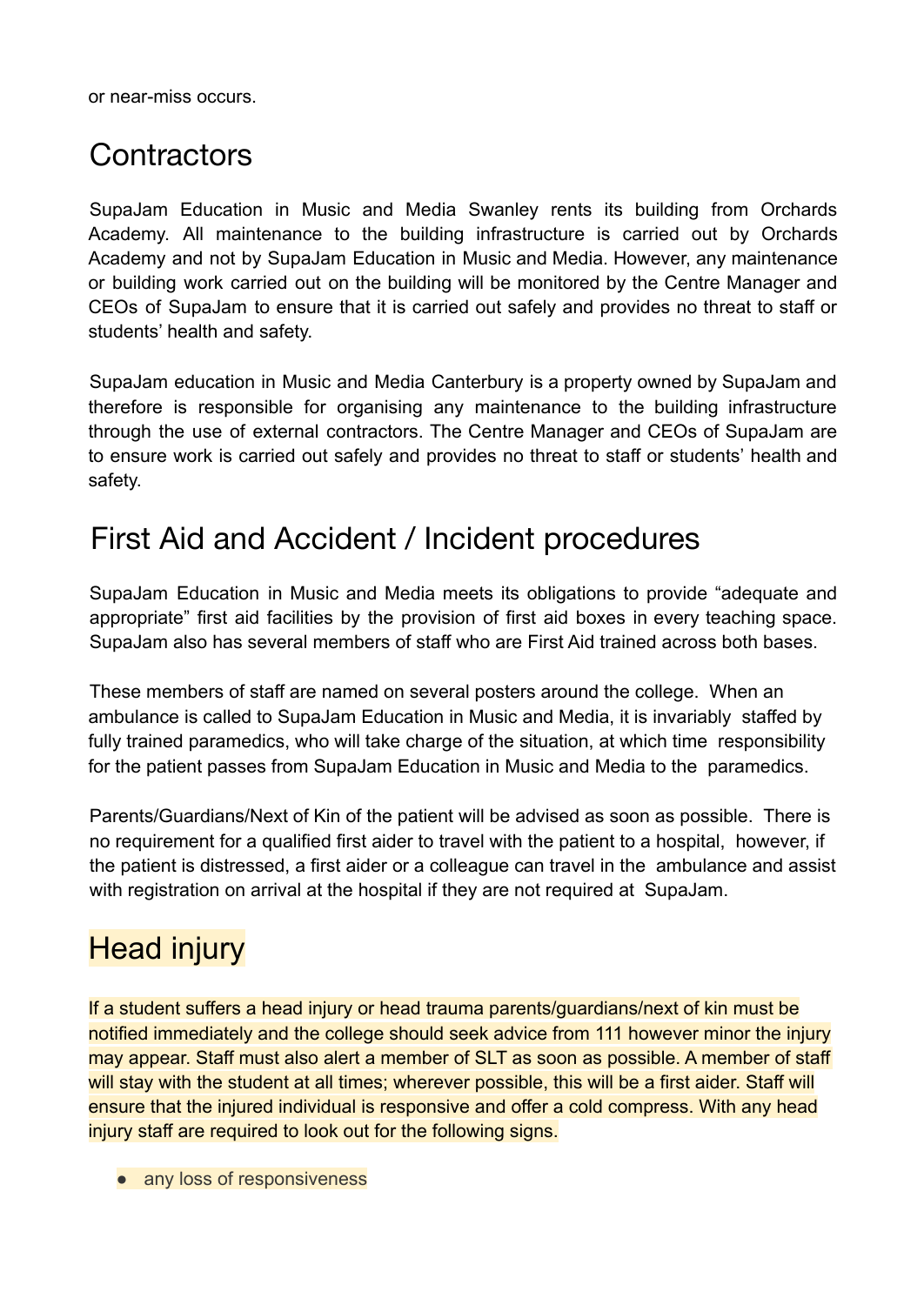- scalp wounds
- dizziness or feeling sick
- loss of memory of events before or during the injury
- headache
- confusion.
- increased drowsiness
- loss of balance and difficulty speaking or walking
- vomiting episodes
- double vision
- seizure
- deteriorating level of response
- unresponsiveness
- blood or blood stained watery fluid coming from the ear or nose
- unequal pupil size.

If any of the signs are apparent then an ambulance must be called immediately and for parents/guardians/next of kin to be notified and updated as appropriate.

We follow guidance from health professionals and never leave an injured student alone unless advised by 111 or health professionals.

#### Recording an Accident or Illness

All accidents must be recorded, however minor.

A SupaJam Education in Music and Media accident book is kept in the Administration Office is Swanley and Reception area in Canterbury. It must be completed as soon as possible after the injury has occurred. This report will then be filed in a lockable cabinet in line with SupaJam's GDPR policy (please see SupaJam Education in Music and Media's GDPR policy for more information).

Where the injured person is unable to complete the form, First Aid personnel or an appropriate responsible person must complete it on behalf of the injured person, ensuring that full details of the accident/incident have been documented and witness details recorded.

### Asbestos Management

All SupaJam Education in Music and Media staff or contractors will:

- Not start any work, drilling walls, installing cables etc. without first ascertaining if asbestos is present in the area and will carry out a risk assessment and produce method statements for work to be carried out
- Always follow risk assessments and method statements and wear Personal Protective